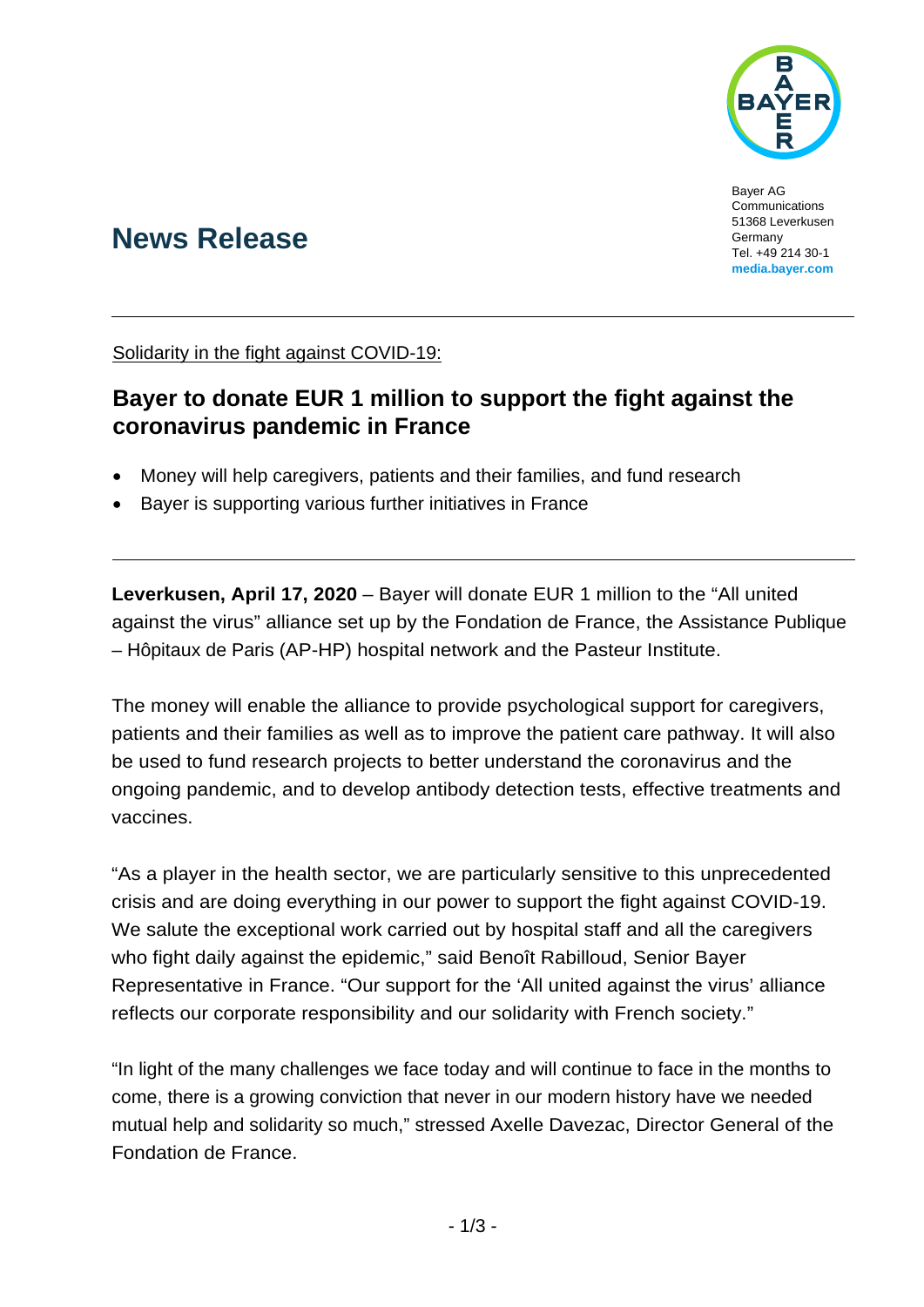In addition to the support provided to the "All united against the virus" alliance, Bayer is promoting various further initiatives to fight the coronavirus pandemic in France. The company is supporting a study conducted by medical experts to assess the effectiveness of a novel combination of molecules for the treatment of COVID-19 patients. In addition, it is making its expertise available to validate a new and faster method of test screening. Bayer has already donated protective equipment (including more than 12,000 face masks), dermatological products and also meals in the Lyon region.

Bayer is supporting the worldwide fight against the corona pandemic with its products, technical equipment, know-how and the engagement of its employees. You can find a current overview here: [https://www.bayer.com/en/coronavirus-covid-19-update.aspx.](https://www.bayer.com/en/coronavirus-covid-19-update.aspx) A digital press kit is available at:

<https://www.media.bayer.com/baynews/baynews.nsf/id/presskit-corona>

### **About Bayer**

Bayer is a global enterprise with core competencies in the life science fields of health care and nutrition. Its products and services are designed to benefit people by supporting efforts to overcome the major challenges presented by a growing and aging global population. At the same time, the Group aims to increase its earning power and create value through innovation and growth. Bayer is committed to the principles of sustainable development, and the Bayer brand stands for trust, reliability and quality throughout the world. In fiscal 2019, the Group employed around 104,000 people and had sales of 43.5 billion euros. Capital expenditures amounted to 2.9 billion euros, R&D expenses to 5.3 billion euros. For more information, go to [www.bayer.com.](http://www.bayer.com/)

#### *Note to the editors:*

*More information about the "All united against the virus" alliance can be found at: [https://www.fondationdefrance.org/fr/tous-unis-contre-le-virus-la-fondation-de-france-lap](https://www.fondationdefrance.org/fr/tous-unis-contre-le-virus-la-fondation-de-france-lap-hp-et-linstitut-pasteur-lancent-un-appel-la)[hp-et-linstitut-pasteur-lancent-un-appel-la](https://www.fondationdefrance.org/fr/tous-unis-contre-le-virus-la-fondation-de-france-lap-hp-et-linstitut-pasteur-lancent-un-appel-la)*

### Contact: **Dirk Frenzel: +49 175 29908**  Email: dirk.frenzel@bayer.com